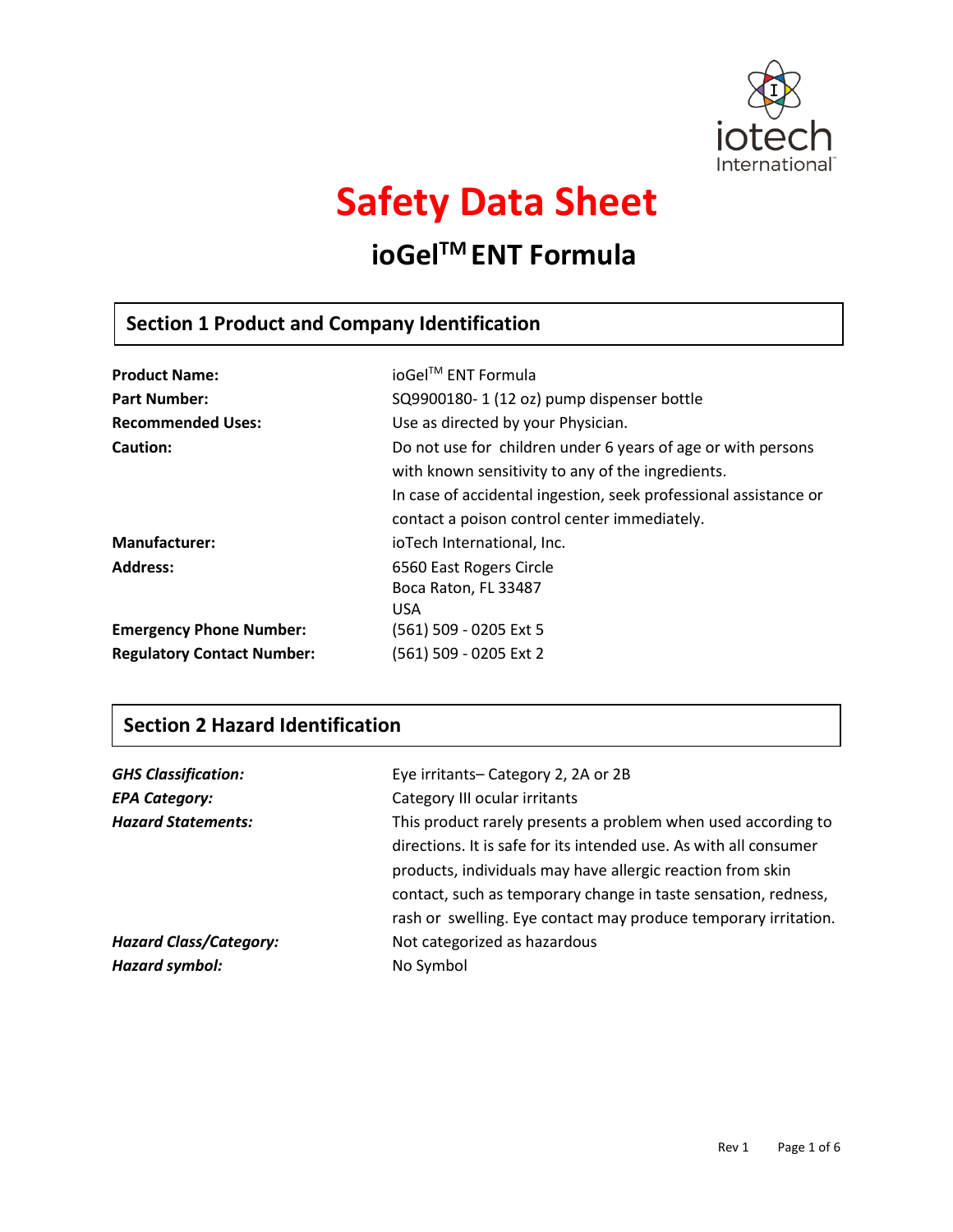

# **Section 3 Composition/Information on Ingredients**

| <b>Chemical Name</b>    | <b>CAS-Number</b> | <b>Percent Composition</b> |
|-------------------------|-------------------|----------------------------|
| <b>Citric Acid</b>      | 77-92-9           | N/A                        |
| Potassium Iodide        | 7681-11-0         | N/A                        |
| Potassium Iodate        | 7758-05-6         | N/A                        |
| <b>Sodium Carbonate</b> | 497-19-8          | N/A                        |
| <b>Xanthan Gum</b>      | N/A               | N/A                        |
| Water                   | N/A               | N/A                        |

**Composition comments:** The exact % concentration of composition has been withheld as a trade secret in accordance with OSHA HCS 1910.1200.

| <b>Section 4 First Aid Measures</b> |                                                                  |
|-------------------------------------|------------------------------------------------------------------|
|                                     |                                                                  |
| <b>Eye Contact:</b>                 | If eye contact occurs, hold eye open and flush with a steady     |
|                                     | gentle stream of water for fifteen minutes. If any symptoms      |
|                                     | persist, seek medical attention.                                 |
| <b>Skin Contact:</b>                | This product is expected to contact with skin. If serious skin   |
|                                     | irritation develops seek medical attention.                      |
| Ingestion:                          | Ingestion of large amounts may cause stomach irritation. Drink   |
|                                     | a glass of water. If irritation persists seek medical attention. |
| Inhalation:                         | Under normal conditions of use, this product is not expected to  |
|                                     | be an inhalation hazard.                                         |
| Indication of any immediate         | Provide general support measures and treat symptomatically. In   |
| medical attention and special       | case of shortness of breath, provide oxygen. Symptoms may be     |
| treatment needed:                   | delayed. No specific antidotes are recommended.                  |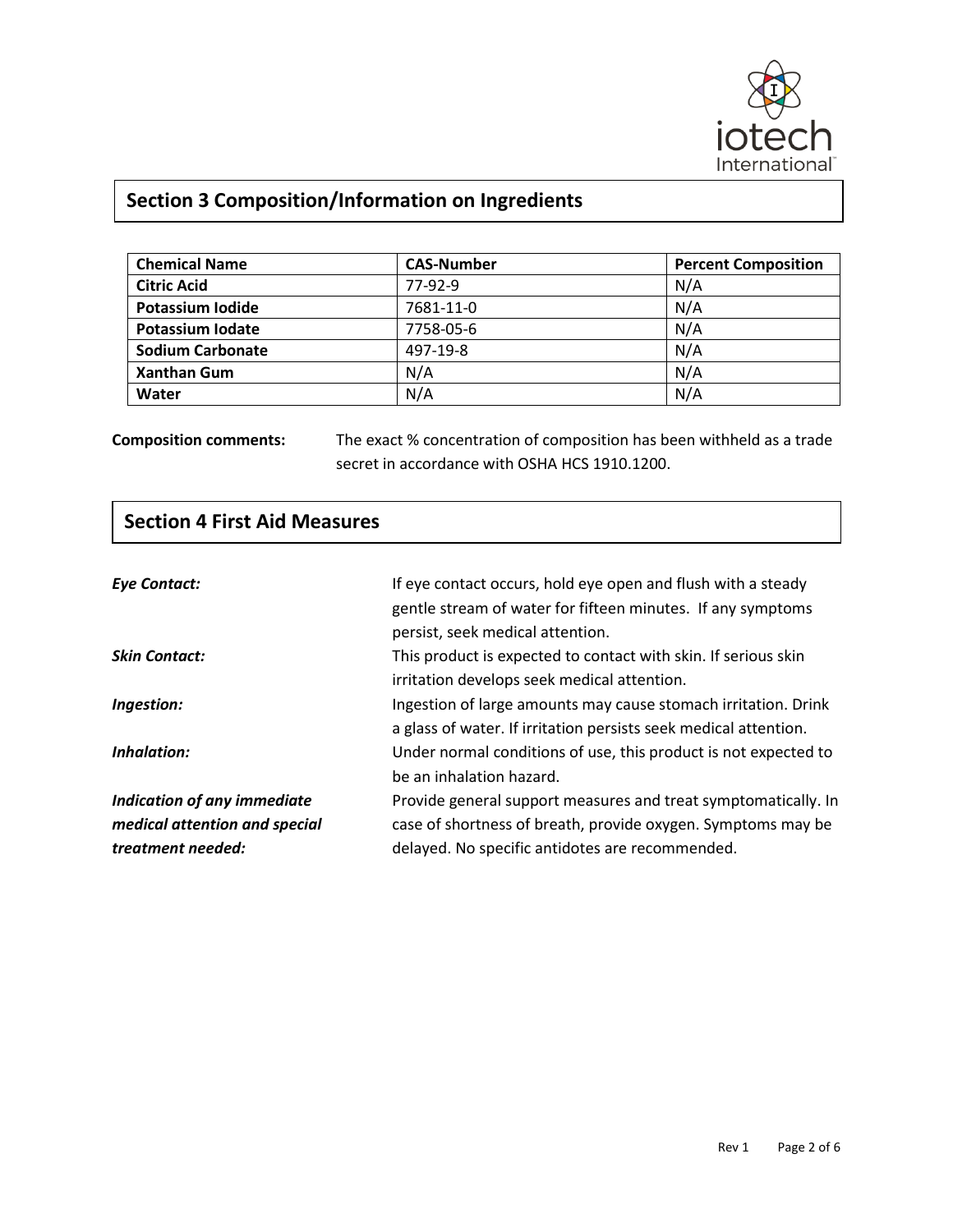

# **Section 5 Fire Fighting Measures**

| <b>Flashpoint:</b>                      | N/A                                                            |
|-----------------------------------------|----------------------------------------------------------------|
| <b>Flammable Limits:</b>                | N/A                                                            |
| LEL (Lower):                            | None                                                           |
| UEL (Upper):                            | None                                                           |
| <b>Suitable Extinguishing Media:</b>    | Product is not flammable -not applicable                       |
| <b>Unsuitable Extinguishing Media:</b>  | Product is not flammable-not applicable                        |
| <b>Specific hazards arising from</b>    | Water based, non-combustible and no specific hazards.          |
| the chemical:                           |                                                                |
| <b>Special Fire Fighting Procedure:</b> | Wear suitable protective equipment. Self-contained breathing   |
|                                         | apparatus and full protective clothing must be worn in case of |
|                                         | fire.                                                          |
| <b>General fire hazards:</b>            | This product is non-flammable.                                 |

# **Section 6 Accidental Release Measures**

| <b>Personal precautions:</b>     | No personal protective equipment is required under normal   |
|----------------------------------|-------------------------------------------------------------|
|                                  | conditions.                                                 |
| <b>Methods and materials for</b> | Wipe up with absorbent materials (e.g cloth, fleece). Clean |
| containment and cleaning up:     | surface thoroughly to remove residual contamination.        |

# **Section 7 Handling and Storage**

| <b>Precautions for safe handling:</b> | Handle in accordance with good industrial hygiene and safety  |
|---------------------------------------|---------------------------------------------------------------|
|                                       | practice.                                                     |
|                                       | Keep out of reach of children                                 |
| <b>Conditions for safe storage:</b>   | Keep cap tightly closed in its original container for maximum |
|                                       | freshness. Store in a cool, dry place out of direct sunlight. |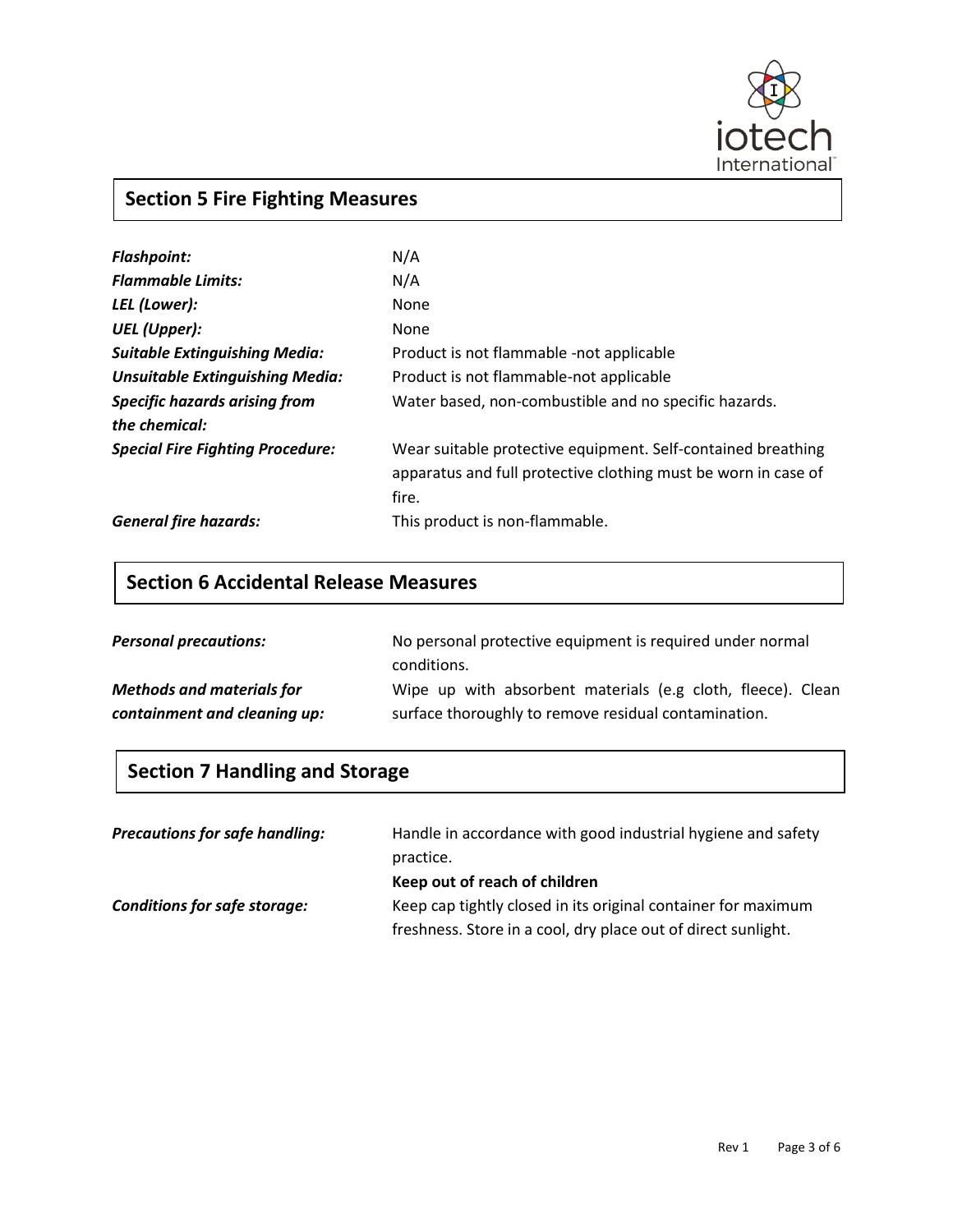

# **Section 8 Exposure Controls/Personal Protection**

| <b>Exposure guidelines:</b>            | This product, as supplied, does not contain any hazardous<br>materials with occupational exposure limits established by the<br>region specific regulatory bodies. |
|----------------------------------------|-------------------------------------------------------------------------------------------------------------------------------------------------------------------|
| Eye/face protection:                   | None required under normal use.                                                                                                                                   |
| <b>Skin and Body Protection:</b>       | None required under normal use.                                                                                                                                   |
| <b>Hand Protection:</b>                | None required under normal use.                                                                                                                                   |
| <b>Respiratory Protection:</b>         | None required under normal use.                                                                                                                                   |
| <b>General Hygiene Considerations:</b> | Handle in accordance with good industrial hygiene and safety<br>practice.                                                                                         |

# **Section 9 Physical and Chemical Properties**

| <b>Physical State:</b>                 | Liquid                               |
|----------------------------------------|--------------------------------------|
| PH:                                    | $4.0 - 5.0$                          |
| Color:                                 | Light amber                          |
| Odor:                                  | None                                 |
| <b>Odor Threshold:</b>                 | No information available             |
| Solubility:                            | Soluble in water                     |
| Partition coefficient water/n-octanol: | No data available                    |
| <b>Viscosity:</b>                      | Thick gel                            |
| <b>Specific Gravity:</b>               | 1.04                                 |
| Density:                               | No data available                    |
| <b>Flash Point:</b>                    | No data available                    |
| <b>Melting Point:</b>                  | No data available                    |
| <b>Freezing point:</b>                 | -1.0°C (minus one degree centigrade) |
| <b>Boiling Point:</b>                  | 100°C (boiling range not applicable) |
| <b>Evaporation Rate:</b>               | No data available                    |
| <b>Flammability:</b>                   | No data available                    |
| <b>Decomposition Temperature:</b>      | No data available                    |
| <b>Auto-ignition Temperature:</b>      | No data available                    |
| <b>Vapor Pressure:</b>                 | No data available                    |
| <b>Vapor Density:</b>                  | No data available                    |
| Specific materials to be avoided:      | Strong oxidizing agents              |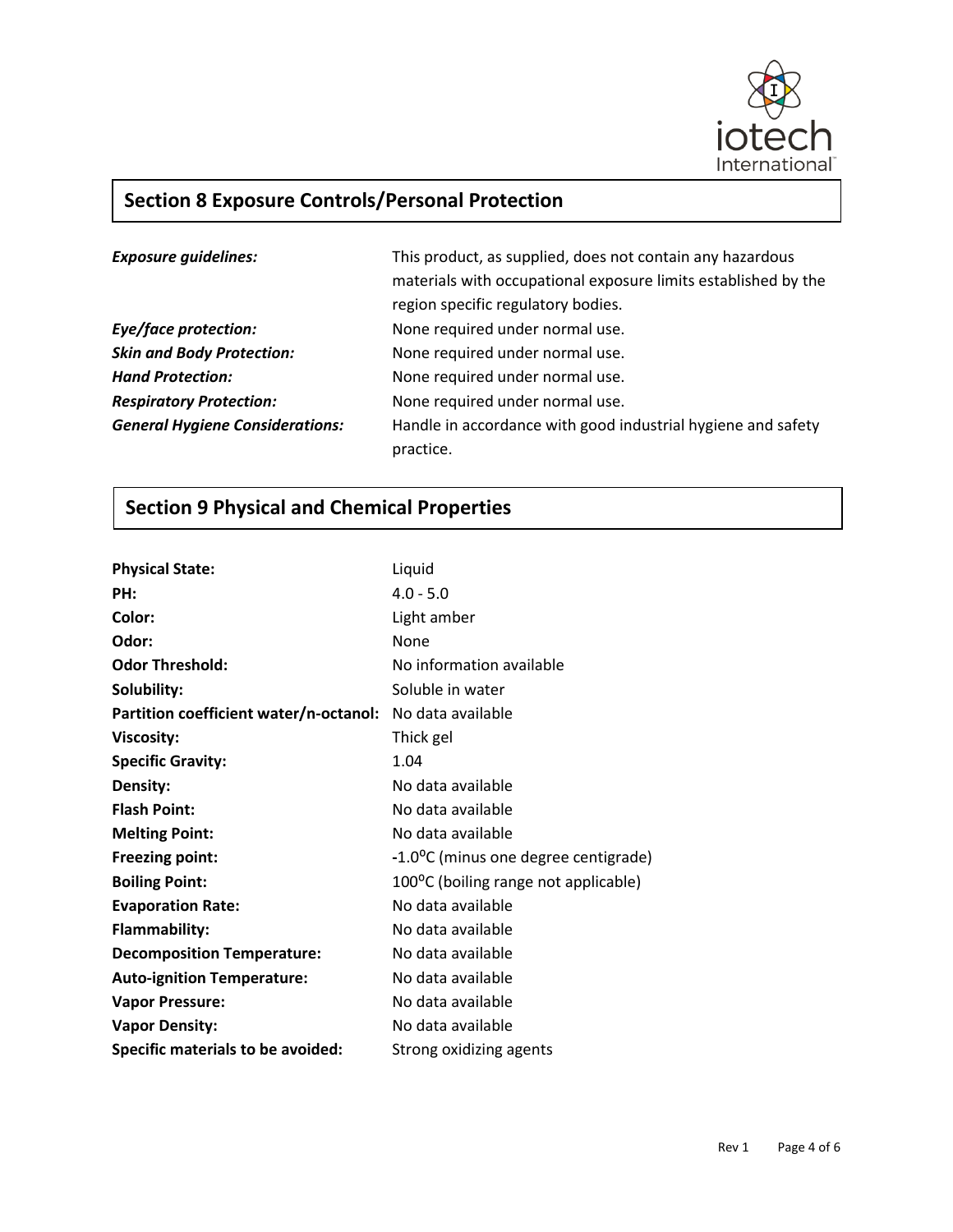

# **Section 10 Stability and Reactivity Information**

| <b>Reactivity:</b>                         | None known, based on information available                  |
|--------------------------------------------|-------------------------------------------------------------|
| <b>Stability:</b>                          | Product is stable under normal storage condition.           |
| <b>Possibility of Hazardous Reactions:</b> | No dangerous reaction known under conditions of normal use. |
|                                            | Hazardous polymerization does not occur.                    |
| <b>Incompatibility/Materials to Avoid:</b> | None known.                                                 |
| <b>Hazardous Decomposition Products:</b>   | No hazardous decomposition products are known.              |
| <b>Conditions to Avoid:</b>                | Extremes of temperature and direct sunlight.                |

# **Section 11 Toxicological Information**

| <b>Symptoms/Effects of Over-exposure:</b> | None Known                                                  |
|-------------------------------------------|-------------------------------------------------------------|
| Skin contact:                             | May cause skin irritation in very sensitive individuals     |
| Eye contact:                              | May be irritating to eye.                                   |
| Ingestion:                                | Health injuries are not known or expected under normal use. |
| Information on toxicological effects      |                                                             |
| <b>Acute toxicity:</b>                    | Health injuries are not known or expected under normal use. |
| Carcinogenic effects:                     | No known significant effects or critical hazards            |
| <b>Mutagenic effects:</b>                 | No known significant effects or critical hazards            |

# **Section 12 Ecological Information**

There is no ecological data on the product. The product ingredients are expected to be safe for the environment at concentrations predicted under normal use and accidental spill scenarios.

| <b>Ecotoxicity:</b>                   | No information available.                        |
|---------------------------------------|--------------------------------------------------|
| <b>Persistence and degradability:</b> | No information available.                        |
| <b>Bioaccumulation:</b>               | No information available.                        |
| Other adverse effects:                | No information available.                        |
| <b>Environmental effects:</b>         | No known significant effects or critical hazards |
| Other adverse effects:                | No known significant effects or critical hazards |